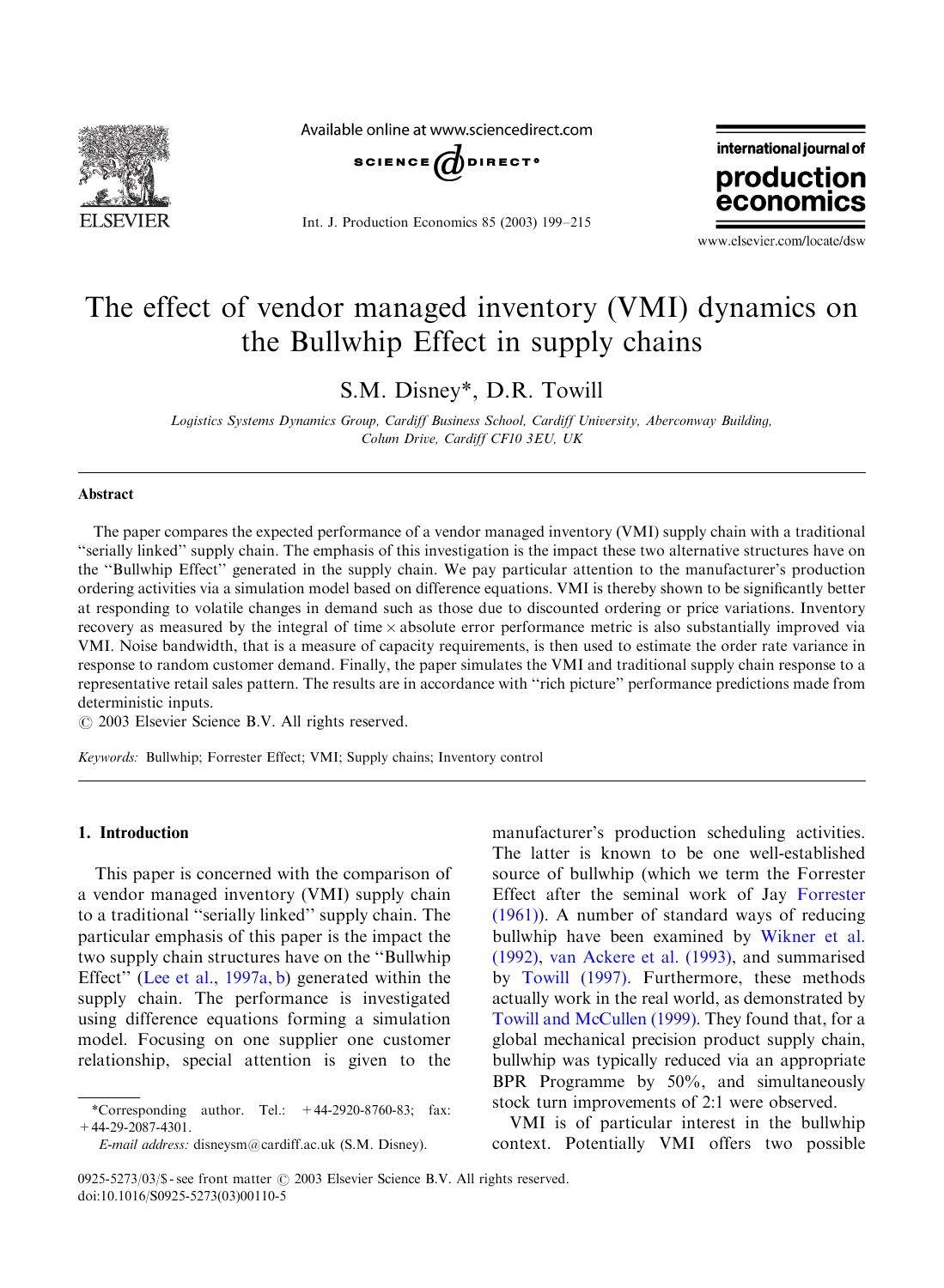sources of bullwhip reduction. Firstly, there is the elimination of one layer of decision-making. Secondly, we have the elimination of some information flow time delays. Since removing both factors reduces distortion, they can be utilised to damp down bullwhip. Hence herein we provide an overview of both VMI and the traditional supply chain in which the latter is used as our performance benchmark. We also describe how bullwhip, and particularly the Forrester Effect, can arise in the real world. The difference equations used to model the VMI and the traditional supply chains are described in detail. Optimum parameter settings from previous analytic and field research are also reviewed as possible starting points for the simulation studies.

The "rich picture" resulting from using step response tests are conclusive in indicating bullwhip reduction via VMI. As we have shown previously [\(Mason-Jones et al., 1997](#page--1-0)) this ''rich picture'' gives considerable insight into system response under a wide range of conditions. This includes the wellknown supply chain phenomenon of rogue ordering. For example, a large positive spike of advance orders may appear, only to be followed by an equally large drop some time in the future, i.e. a net change of zero. Simulating the unit step input is also very useful as it is a very simple nonstationary input, from which many qualitative and quantitative performance aspects may be inferred. Many of these insights are difficult to achieve in an analytical approach only where stationary characteristics are typically studied. Such a waveform also emulates price discounting, as illustrated by [Fisher et al. \(1997\).](#page--1-0) Inventory recovery is assessed via the use of the integral of time  $\times$  absolute error (ITAE) performance metric. VMI is shown to be substantially better in reducing ITAE following a step demand by the customer. A step response is simply the integral of the impulse (or the spike induced by rogue ordering due to promotions).

Thus, in a linear system the impulse response is directly related to the step. However, the step input has the advantage that it is accumulative and slight differences that off-set responses may be readily identified. It is thus our demand signal of choice. Order rate variance is conveniently estimated via the calculation of noise bandwidth. It is shown that the performance benefits predicted from the "rich picture" and order rate variance analysis are confirmed via simulation of the supply chain responses to a typical retail sales pattern.

### 2. Overview of a traditional supply chain

A supply chain is a system consistingof material suppliers, production facilities, distribution services, and customers who are all linked together via the downstream feed-forward flow of materials (deliveries) and the upstream feedback flow of information (orders), as shown in Fig. 1 [\(Stevens,](#page--1-0) [1989\)](#page--1-0). In a traditional supply chain each ''player'' is responsible for his own inventory control and production or distribution ordering activities. One fundamental characteristic and problem that all players in a traditional supply chain (such as retailers, distributors, manufacturers, raw material suppliers) must solve is "just how much to order the production system to make (or the suppliers to supply) to enable a supply chain echelon to satisfy its customers' demands''. This is the classic production/inventory control problem.

According to Axsäter (1985), "the purpose of a production/inventory control system (the method used to control inventory levels and production rates) is to transform incomplete information about the market place into co-ordinated plans for production and replenishment of raw materials''. Practitioners tackle the production/inventory control problem by inspecting data relating to demands, inventory levels and orders in the



Fig. 1. Schematic of a traditional supply chain.